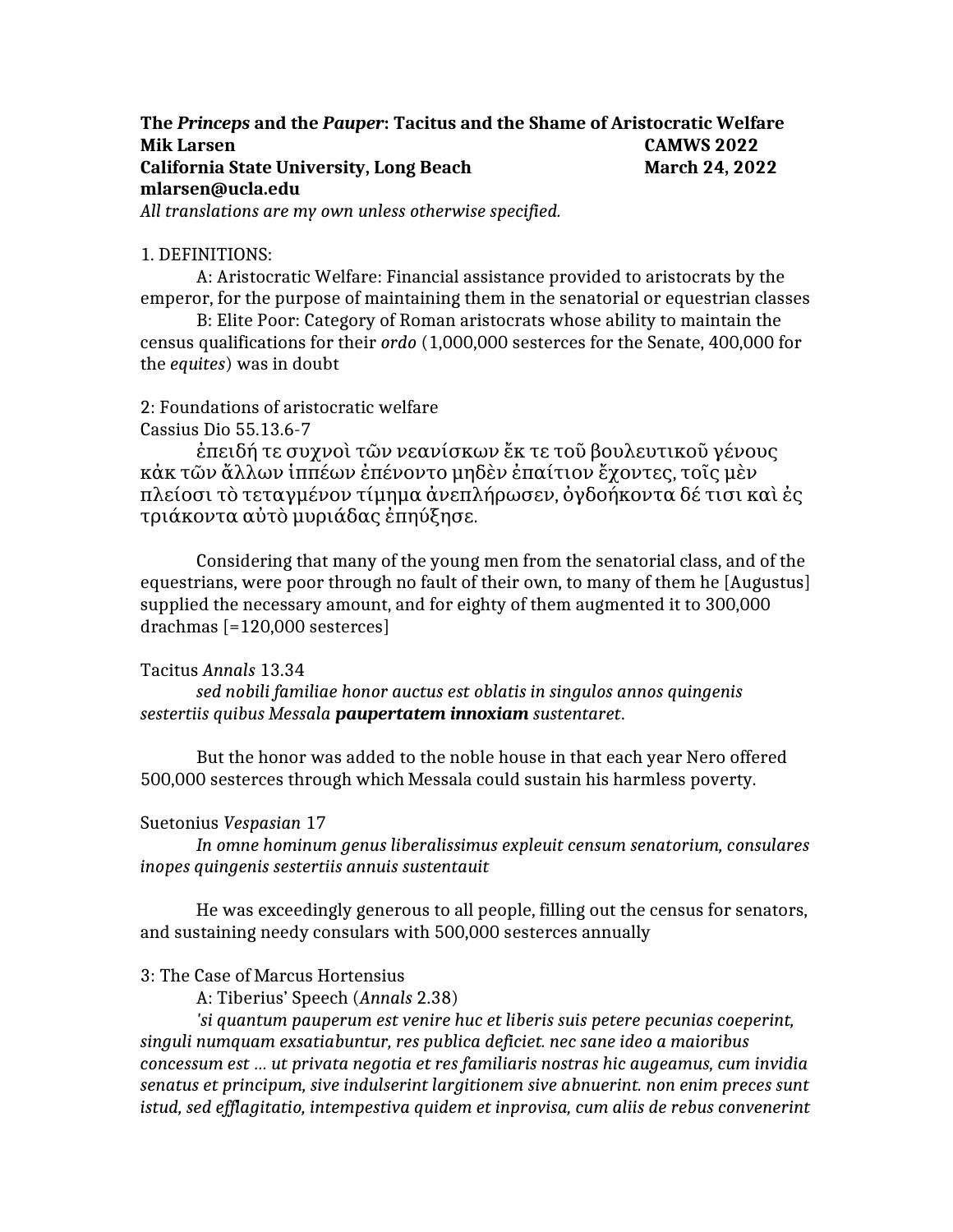*patres, consurgere et numero atque aetate liberum suorum urgere modestiam senatus, eandem vim in me transmittere ac velut perfringere aerarium, quod si ambitione exhauserimus, per scelera supplendum erit. dedit tibi, Hortale, divus Augustus pecuniam, sed non conpellatus nec ea lege ut semper daretur. languescet alioqui industria, intendetur socordia, si nullus ex se metus aut spes, et securi omnes aliena subsidia expectabunt, sibi ignavi, nobis graves.'*

Senators, if every *pauper* should come here and start seeking money for their children, their numbers would never end, and the state would be bankrupt. Nor was it conceded by our ancestors [to introduce a motion] so that we augment our private business and family fortunes, since that would lead to hatred of both senate and emperor – whether we indulge in such charity or deny it! It's not even the request, but the audacity, unseasonable and unpredicted, when the senators are coming together on other business, for one man to stand up and force the number and the youth of his children onto the pity of the Senate – and then to turn the same power upon me as if to crack open the treasury, which, if we exhaust it to reward ambition, must be rebuilt through criminality. Divine Augustus gave you money, Hortalus, but without compulsion, and there's no law that money be given always. Otherwise industry will grow languid, idleness will spread, if we can neither fear for nor hope in ourselves, and all will grow confident of a bailout, useless to themselves, a burden upon us.

B: Complicating Details Tiberius' Attitude (2.37, 2.38) *quo magis mirum fuit quod preces Marci Hortali, nobilis iuvenis, in paupertate manifesta superbius accepisset.*

Surprisingly, he listened disdainfully to the pleas of Marcus Hortensius, a noble young man in conspicuous poverty.

## *Inclinatio senatus incitamentum Tiberio fuit quo promptius adversaretur*

The Senate's favorable attitude caused Tiberius to respond all the more quickly in opposition…

#### C: A Rough Reception (2.38)

*haec atque talia, quamquam cum adsensu audita ab iis quibus omnia principum, honesta atque inhonesta, laudare mos est, plures per silentium aut occultum murmur excepere. sensitque Tiberius; et cum paulum reticuisset, Hortalo se respondisse ait: ceterum si patribus videretur, daturum liberis eius ducena sestertia singulis, qui sexus virilis essent. egere alii grates: siluit Hortalus, pavore an avitae nobilitatis etiam inter angustias fortunae retinens. neque miseratus est posthac Tiberius, quamvis domus Hortensii pudendam ad inopiam delaberetur*.

These and other words of this sort, however listened to favorably by those who customarily praise all imperial words, both worthwhile and not, were received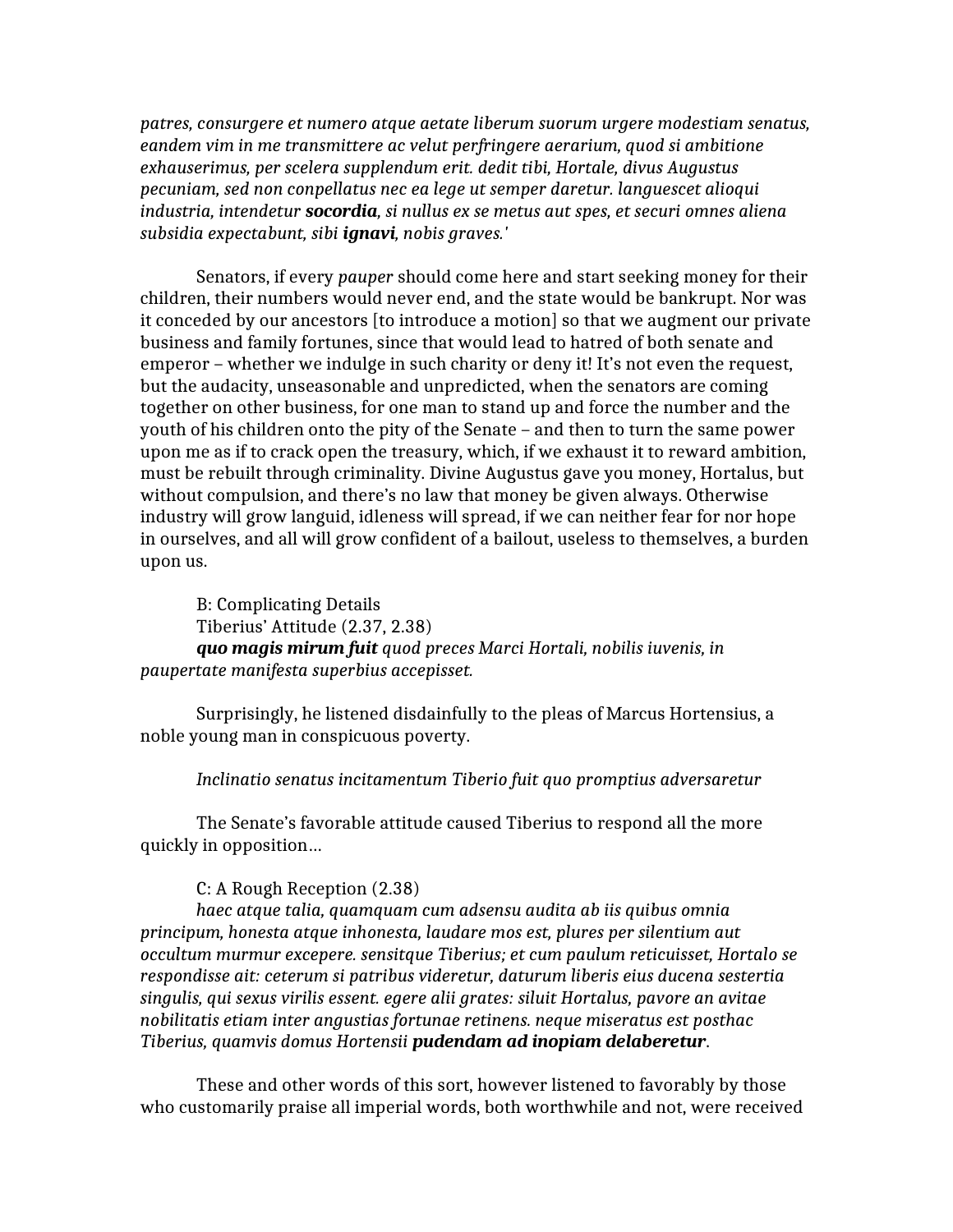by the majority with silence or a quiet murmur. Tiberius noticed and was silent a moment, and said he had made his response to Hortalus – but if the Senate thought it should be done, 200,000 sesterces would be given to each of Hortalus' male children. Others thanked him; Hortalus was silent, whether from fear or because he retained his ancestral dignity even in the grip of misfortune. Nor did Tiberius show pity thereafter when the Hortensii fell into shameful poverty.

D: Who Deserves Charity? (2.37, 2.37) *Censusque quorundam senatorum iuvit*.

Tiberius aided some of the senators with their census.

*nam ego, qui non pecuniam, non studia populi neque eloquentiam, gentile domus nostrae bonum, varietate temporum accipere vel parare potuissem, satis habebam, si tenues res meae nec mihi pudori nec cuiquam oneri forent.*

Hortensius: For I have not been able to acquire enough money, nor the acclamation of the people, nor the eloquence which has been a hereditary boon to my family; I had enough if my slender means bore me neither shame nor burden.

## 4. Is Tiberius Charitable?

A: *Annals* 2.47 (Tiberius remits taxes for five years, promises 10,000,000 sesterces to 12 cities of Asia affected by an earthquake)

B: Moral Criteria: 2.48

*Magnificam in publicum largitionem auxit Caesar haud minus grata liberalitate… ceterum ut honestam innocentium paupertatem levavit, ita prodigos et ob flagitia egentis, Vibidium Varronem, Marium Nepotem, Appium Appianum, Cornelium Sullam, Q. Vitellium movit senatu aut sponte cedere passus est.*

Caesar added to his magnificent public beneficence an equally ingratiating generosity…he lightened the blameless poverty of innocent men, yet expelled from the Senate, or allowed to abdicate, the wasteful - and those impoverished through disgraceful activity.

## 5: The Case of Propertius Celer (*Annals* 1.75)

*Propertio Celeri praetorio, veniam ordinis ob paupertatem petenti, decies sestertium largitus est, satis conperto paternas ei angustias esse. temptantis eadem alios probare causam senatui iussit, cupidine severitatis in iis etiam quae rite faceret acerbus. unde ceteri silentium et paupertatem confessioni et beneficio praeposuere*.

To the praetorian Propertius Celer, seeking to exit the Senate because of poverty, Tiberius awarded 1,000,000 sesterces, satisfied that his financial straits were inherited. But he decreed that anyone else wishing the same should try their case before the Senate, since his love of severity made him harsh even when he was justified. Thus men preferred silence and poverty to confession and reward.